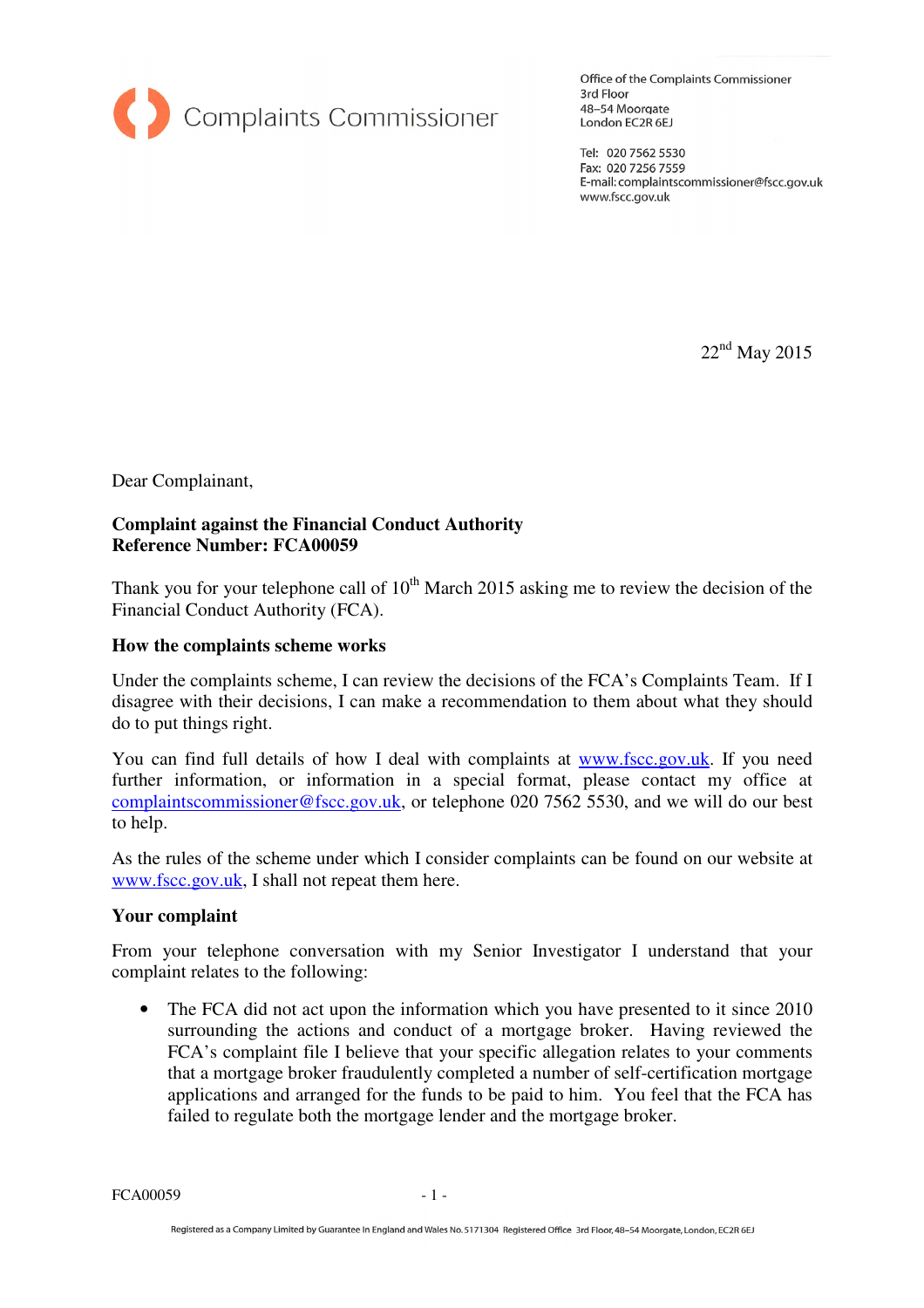- When considering your complaint the FCA ignored and omitted information which was contained within its files and which you believe was relevant to your complaint. You have not however explained which pieces of information the FCA ignored and failed to consider.
- You are also disappointed that the FCA complaint handler could not fully define our role and confirm whether we would undertake a criminal investigation.

## **What we have done since receiving your complaint**

We have now reviewed all the papers you and the regulator have sent us. My decision on your complaint is explained below. Before I comment further I believe that it may be useful if I clarify my role in the process.

I, like the FCA, can only consider complaints under the rules of the Complaints Scheme. The Complaints Scheme is a document which set out the types of complaints which can be considered under the scheme and also sets out, in general terms, how complaints will be investigated.

I cannot consider criminal matters and cannot undertake criminal investigations. I am also unable to investigate complaints against the Police as this is the role of the Independent Police Complaints Commissioner (who you have already contacted). Whilst the FCA does have powers, in certain situations, to undertake criminal investigations, criminal investigations usually have to be completed by the police.

When the FCA considered your complaint it felt that your complaint related generally to your dissatisfaction with the manner in which it supervised Lender U (and its parent Lender N). In view of this the FCA felt it could not investigate your complaint and relied upon paragraph 3.5 of the Complaints Scheme to support its decision.

When contacting my office you have clarified that your complaint does not relate directly to the supervision of Lender U (and its parent Lender N) but the failure of both the FSA and the FCA to take action against Lender U (and its parent Lender N) in relation to mortgage fraud. Whilst this was not something which was directly considered in the FCA's investigation of your complaint, the FCA has provided you with considerable information surrounding its consideration of this issue.

From papers the FCA has presented to me I understand that in 2009 or 2010 you contacted the Financial Service Authority (FSA) to notify it that between October 2001 and December 2005 a mortgage Broker, Mr B, had operated without authorisation and that he had arranged approximately five fraudulent mortgages. You added that, although Mr B was arranging mortgages through a number of lenders, your main concerns related to the mortgage arranged for Mr O'N (who has since died) through Lender U as you believe that Mr B took advantage of Mr O'N's vulnerable state. You are also unhappy with Lender U's conduct during repossession proceedings of a property.

Before I comment on the issues at the heart of your complaint it may be useful if I provide you with some general background on the regulation of the mortgage industry. Before 31<sup>st</sup> October 2004 the provision of all mortgage advice was not a regulated activity and, as such, the firms and individuals who provided advice did not need approval from the financial services regulator.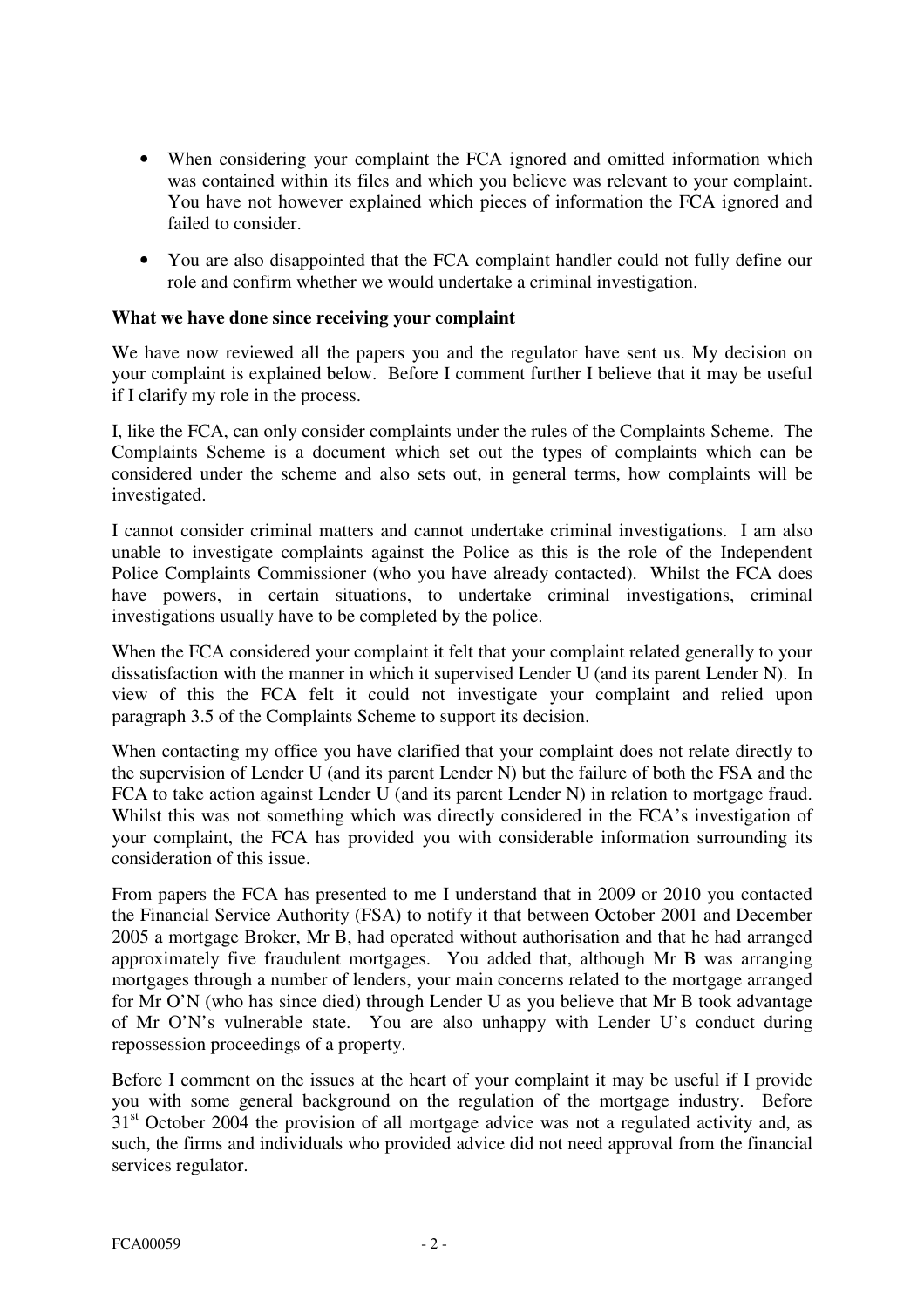Where the firm was not conducting activities which fell within the regulator's legal iurisdiction, the regulator had no oversight of the firm. From  $31<sup>st</sup>$  October 2004, the jurisdiction, the regulator had no oversight of the firm. provision of certain types of mortgage advice became a regulated activity. As a result, most of the firms which provided mortgage advice needed to be authorised. However the individuals who provided advice on behalf of the firms did not need to be individually approved by the regulator. I should also add here that, until  $1<sup>st</sup>$  April 2014 not all firms providing mortgage advice needed to be authorised.

I appreciate that you do not believe that the FSA adequately considered you concerns when you contacted it in 2009. I also understand that you continue to be unhappy that the FSA invited you to contact Sussex Police if you believed that fraud had been committed. Whilst the FSA was able to consider your concerns about Mr B and his employer, the FSA was not (like the FCA is not now) a fraud prosecution body. Having carefully studied the papers, my view is that many of the matters which you raise are ones with which only the police can properly deal. However, it might have been helpful if the regulator had explained to you more clearly why it reached that conclusion.

Whilst I know that you do not believe that the FSA, as the regulator at the time, considered adequately your concerns the information provided to me shows that consideration was given to your concerns. The FCA has confirmed to you (through the response it sent to Andrew Tyrie MP who had contacted the FCA's Chief Executive on your behalf), that your concerns were escalated internally to its Unauthorised Business Division and subsequently with the Supervision Teams responsible for Lender U (and its parent Lender N).

What action the regulator takes when it is alerted to potential wrong doing is inevitably often a matter of judgement. My role is not to substitute my judgement for the regulator's but to assess whether or not the regulator's exercise of its discretion was reasonable and rational. The FCA, like the FSA before it, operates a risk based approach to regulation which means that when assessing whether action should be taken the regulator will consider a number of factors. When arriving at its decision, the factors the regulator will consider will include, but are not limited to, the scale of the alleged wrong doing, the potential continuing consumer detriment involved, the strength of the evidence, the likelihood of success, proportionality (including an assessment about whether the required result could be obtained by other action) and the resource requirement.

In this case, having studied the papers, I am satisfied that the regulator (both the FCA and the FSA) exercised its discretion appropriately and has taken a course of action which is both reasonable and rational.

It is unfortunate that the FCA felt that it could not provide you with further information but, as the FCA has previously explained, the provisions of Section 348 of the Financial Services and Markets Act 2000, together with its policy of confidentiality, prevent it providing you with full information on what action it may have taken or the enquiries it may have made of all of the firms you have referred to. The fact that the FCA considers that it is unable to comment further does not mean that the FCA (or the FSA before it) failed to act upon your concerns or consider all of the available information you have provided.